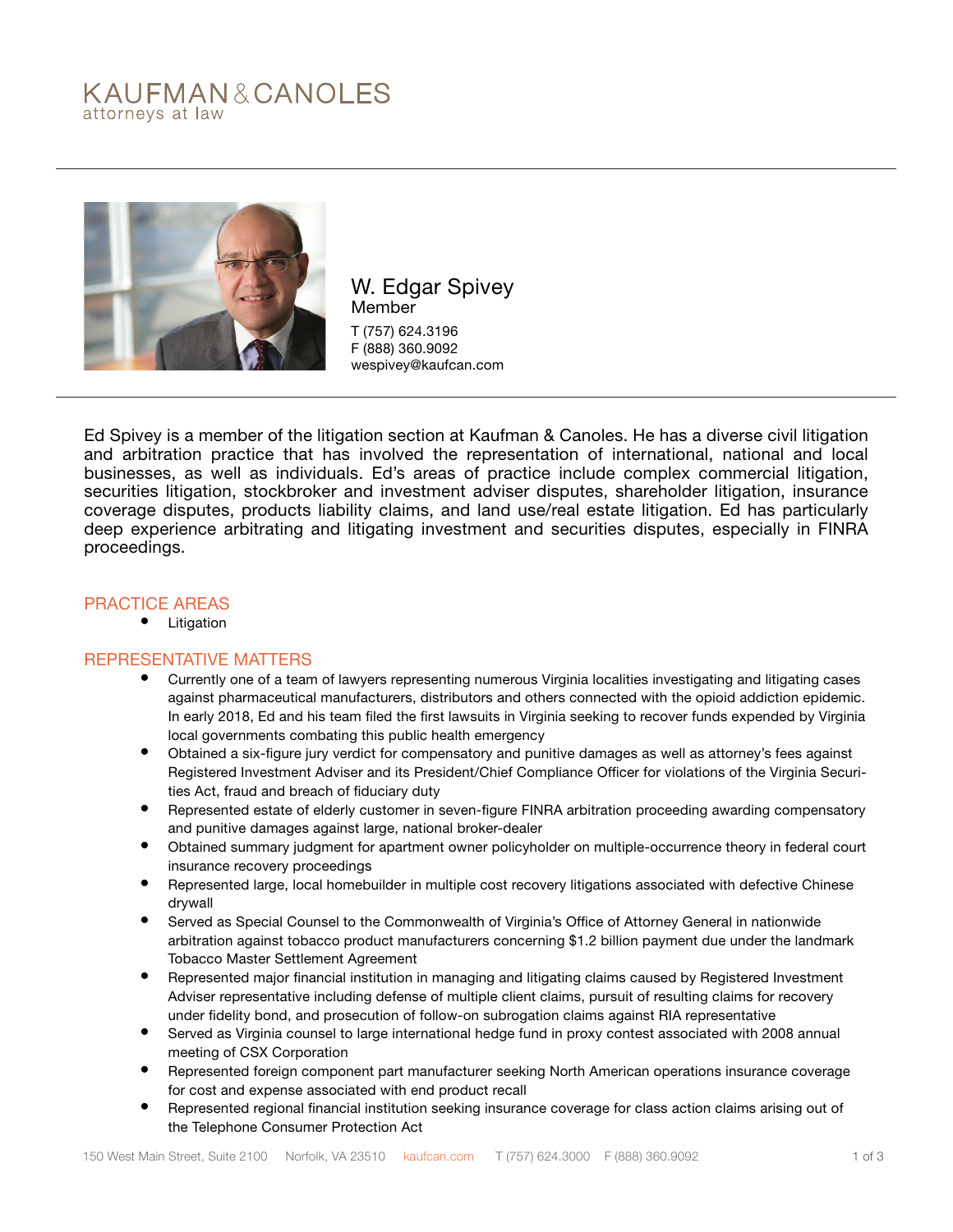# REPRESENTATIVE MATTERS (CONT.)

- Represented plaintiff shareholder in multimillion-dollar Section 11 securities fraud claim arising out of financial statement disclosures of large publicly-traded waste hauler
- Multiple representations of both claimants and respondents in FINRA (formerly NASD and NYSE), JAMS and other arbitrations involving the stock brokerage industry including unsuitability, churning, market manipulation, etc.
- Defended multiple high-exposure products liability claims against domestic and foreign manufacturers of consumer, industrial and military products including household appliances (water distillers, coffee makers, power chairs, tea kettles, etc.), paint sprayers, man-lifts, construction equipment, irrigation equipment, amusement rides, chemicals and other potentially toxic substances, and diversionary grenades
- Represented large real estate developer in implied easement case challenging commercial shopping center owner's right to use BMPs located on contiguous property

## RECOGNITION AND HONORS

- Norfolk Litigation Real Estate "Lawyer of the Year"; *Best Lawyers in America*, 2015, 2017, 2019
- *• Best Lawyers in America*, 2012-2022
- Virginia Super Lawyers; *Law & Politics,* 2008-2012
- Virginia Super Lawyers, Corporate Counsel Edition; *Law & Politics,* 2009-2010
- Virginia's Legal Elite; *Virginia Business Magazine*, 2010-2013, 2016-2021
- Top Lawyers; *CoVaBIZ Magazine*, 2020-2022

### ADMISSIONS

• Virginia Bar, 1988

# **EDUCATION**

- University of Virginia; B.A., 1983
- University of Virginia School of Law; J.D., 1986

### PRESS AND PUBLICATION

- 40 Kaufman & Canoles Attorneys Named as Top Lawyers 2022 in CoVaBIZ Magazine
- 52 Kaufman & Canoles Attorneys Named *Virginia Business Magazine's "*Legal Elite" 2021
- 48 Kaufman & Canoles Attorneys Named *Best Lawyers in America*© 2022, 4 Named "Lawyer of the Year," and 8 Named "Ones to Watch"
- 40 Kaufman & Canoles Attorneys Named as Top Lawyers 2021 in CoVaBIZ Magazine
- 53 Kaufman & Canoles Attorneys Named *Virginia Business Magazine's "*Legal Elite" 2020
- 46 Kaufman & Canoles Attorneys Named to *Best Lawyers in America* 2021 and 5 Named "Lawyer of the Year" and 7 Named "Ones to Watch"
- 45 Kaufman & Canoles Attorneys Named as Top Lawyers 2020 in *CoVaBIZ Magazine*
- 48 Kaufman & Canoles Attorneys Named *Virginia Business Magazine's* Legal Elite 2019
- 45 Kaufman & Canoles Attorneys Named Best Lawyers in America 2020 and 3 Named Lawyers of the Year
- 48 Kaufman & Canoles Attorneys Named *Virginia Business Magazine's* Legal Elite 2018
- 8 Kaufman & Canoles Attorneys Named Best Lawyers' 2019 Lawyers of the Year
- 43 Kaufman & Canoles Attorneys Named Best Lawyers in America 2019 and 8 Named Lawyers of the Year
- 48 Kaufman & Canoles Attorneys Named to Virginia Business Magazine's Legal Elite 2017
- 46 Kaufman & Canoles Attorneys Named Best Lawyers in America 2018
- 48 Kaufman & Canoles Attorneys Named to Virginia Business Magazine's Legal Elite 2016
- Ameriprise Financial Unit Ordered to Pay More Than \$2 Million to Client's Estate
- 6 Kaufman & Canoles Attorneys Named Best Lawyers' 2017 Lawyers of the Year
- 40 Kaufman & Canoles Attorneys Named Best Lawyers in America 2017
- 42 Kaufman & Canoles Attorneys Named to Best Lawyers in America 2016
- 10 Kaufman & Canoles Attorneys Named Best Lawyers 2015 Lawyers of the Year
- 42 Kaufman & Canoles Attorneys Named Best Lawyers in America 2015
- 54 Kaufman & Canoles Attorneys Named to Virginia Business Magazine's Legal Elite 2013
- 42 Kaufman & Canoles Attorneys Named to Best Lawyers in America 2014